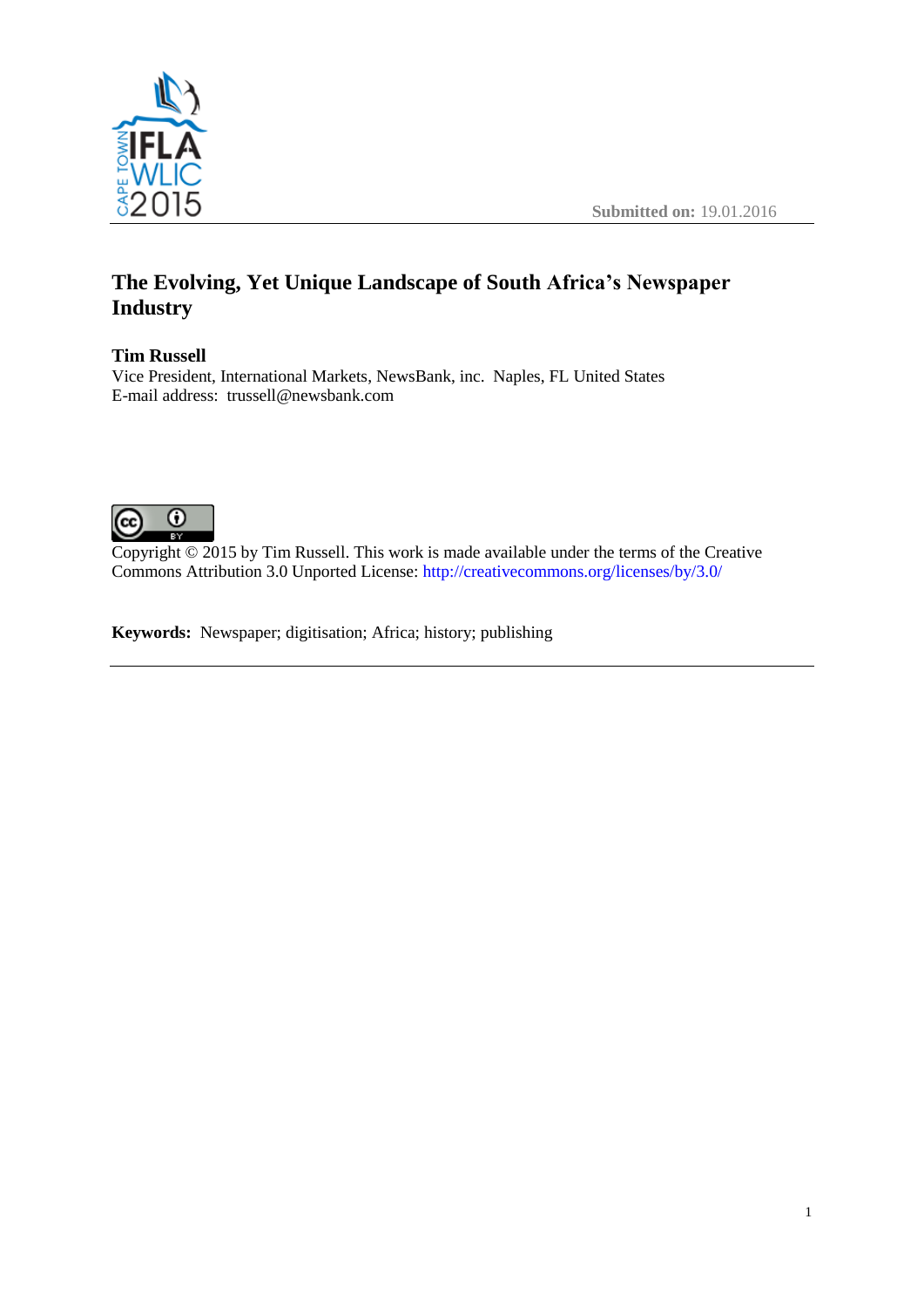#### **INTRODUCTION**

By way of background, NewsBank is the largest aggregator of current and historical news sources from around the world. Our flagship product, *Access World News*, has more than 9,000 current news feeds from nearly every country in the world, and is used primarily in academic, public, corporate and government libraries to support research.

Back in 2010 we conducted a detailed analysis of regions of the world people were needing news from and about, and noticed an interesting trend in the *Access World News* usage statistics. Perhaps fuelled by the upcoming World cup tournament, there was a significant global increase in demand for content from and about Africa, and in particular, South Africa. Further research into this trend showed that after nearly 15 years of relative obscurity on the international stage, the South African color, history, romanticism, growing economy and beauty were being introduced to a whole new generation of people who only knew of South Africa's apartheid past - and that interest has only increased. It's not surprising therefore, that today global multinational companies look to Africa's vibrant economies and see growth potential and new consumers, even as the traditional emerging markets like China and India mature. Africa is the new frontier.

As a result of that global interest, we started looking into what news resources were available from and about South Africa. But sadly, we found there was very little. Although successful domestically, local South African media outlets were quite insulated; and some might argue, isolated to the dramatic shifts affecting the newspaper industry elsewhere around the world. They had little visibility and brand recognition abroad, concerted effort to migrate to new technologies, or seek out new markets. And that's where NewsBank comes in. We've spent the past five years working with nearly all the South African news and media companies and most major libraries across the country to create the [South African News Archive,](http://www.newsbank.com/libraries/colleges-universities/solutions/international-regions/south-african-news-archive) or SANA for short. Consisting of 4 historical newspaper collections (including the forthcoming digital edition of the [Rand Daily Mail\)](http://www.newsbank.com/libraries/colleges-universities/solutions/international-regions/rand-daily-mail-archive-1902-1985) and one current newspaper database called [Access South Africa](http://www.newsbank.com/libraries/solutions/access-south-africa) that includes 130 titles updated daily, SANA has since become the single largest collection of South African news content from 1798 until today.

My presentation today will draw from NewsBank's experiences working with all the major publishers, university and public libraries to build the South African News Archive, and focus on:

- The changing newspaper trends and landscape across Africa & what will the future look like?
- An overview of both local and global initiatives to digitize African newspapers
- Unique challenges of making both historical and current news from Africa available
- The publisher/library economic conundrum in Africa: with a small, underfunded market, how can this news become more widely available?

#### **1. The changing newspaper trends and landscape across Africa**

South Africa has always had a vocal and courageous press. Even dating back to the early 1800s, a robust newspaper industry flourished, with many ethnic groups having a voice. And during the height of apartheid when the government tried to forcefully gag the country's newspapers, publishers defiantly printed their views, even if it resulted in forced closure. Today, that legacy continues on, and perhaps more so than many other countries in the world. Whereas other countries are experiencing a drastic decline in the newspaper industry, South Africa still has a robust, diverse and in some cases, profitable newspaper industry.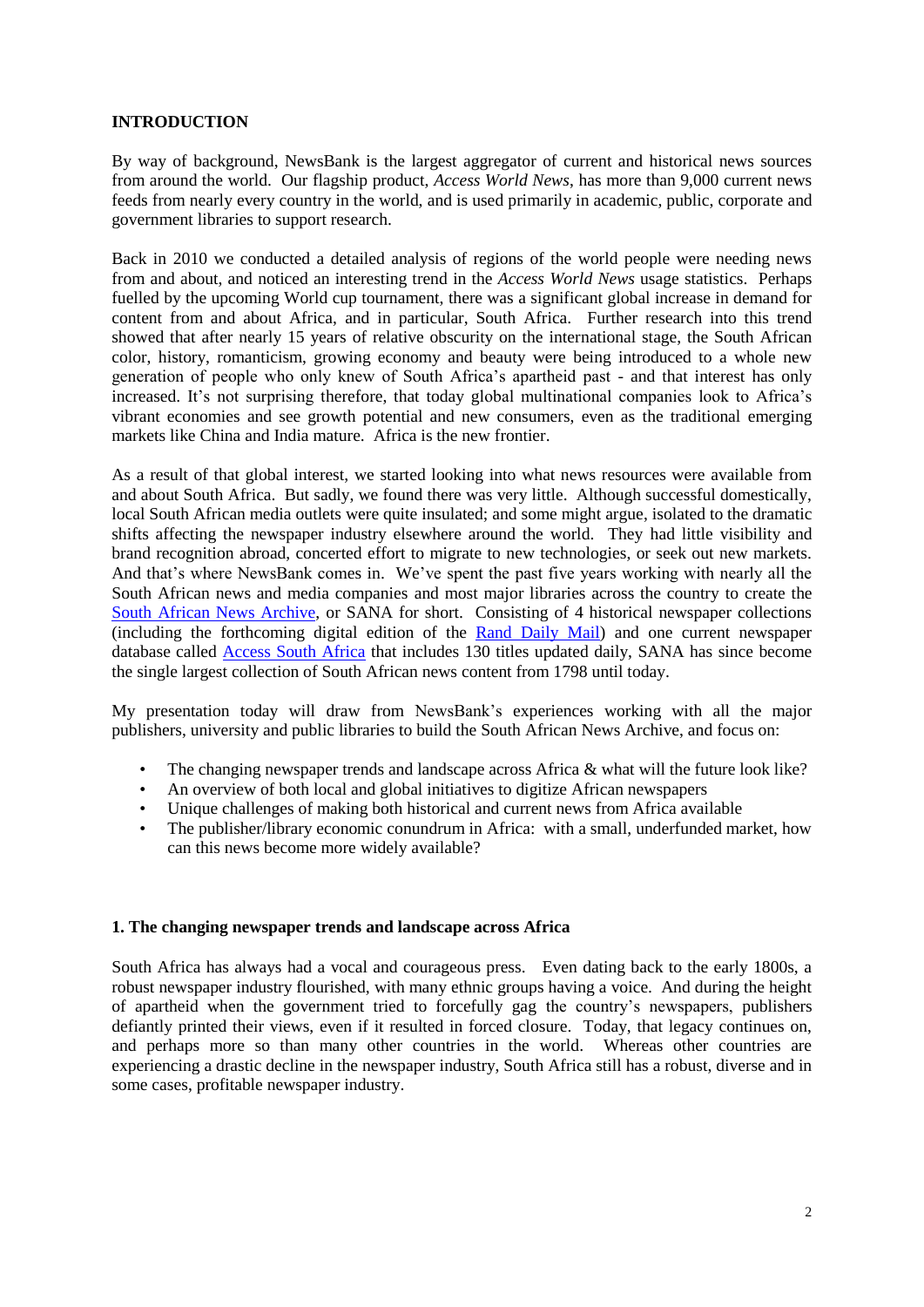

Take a look at this slide. This shows a projected timeline when newspapers in their current form will "become insignificant". Most developed countries such as the US, Canada, UK, Australia etc. have newspaper industries in freefall, with 'extinction' projected within the next five years; the result of both global and local issues including:

- Increased adoption and use of mobile/tablets
- Increased production costs
- Uptake of digital news monetization mechanisms
- Changing demographics and consumer behaviour
- Industry structure, including financial stability of companies and distribution structures

But of nearly all developed countries around the world, the South African newspaper industry is in a fairly healthy state and is near the end of the extinction spectrum. What makes South Africa so unique? It is likely the result of many factors:

- 1. **The country's passage from apartheid to democracy** made South Africans remarkably news hungry. This coincided with a new press freedoms that resulted in a free, flourishing and robust press that continues to this day.
- 2. **Broadband penetration** that lags most other developed nations: Although strides have been made, internet penetration of any kind is still only 48%. Mobile broadband has 26% population and fixed broadband is only available to 3.1% of the population (South Africa broadband vs the world, 2014). As a result, South African newspaper publishers don't have to (yet) face the same rapid adoption of platform migration from print to mobile/tablet.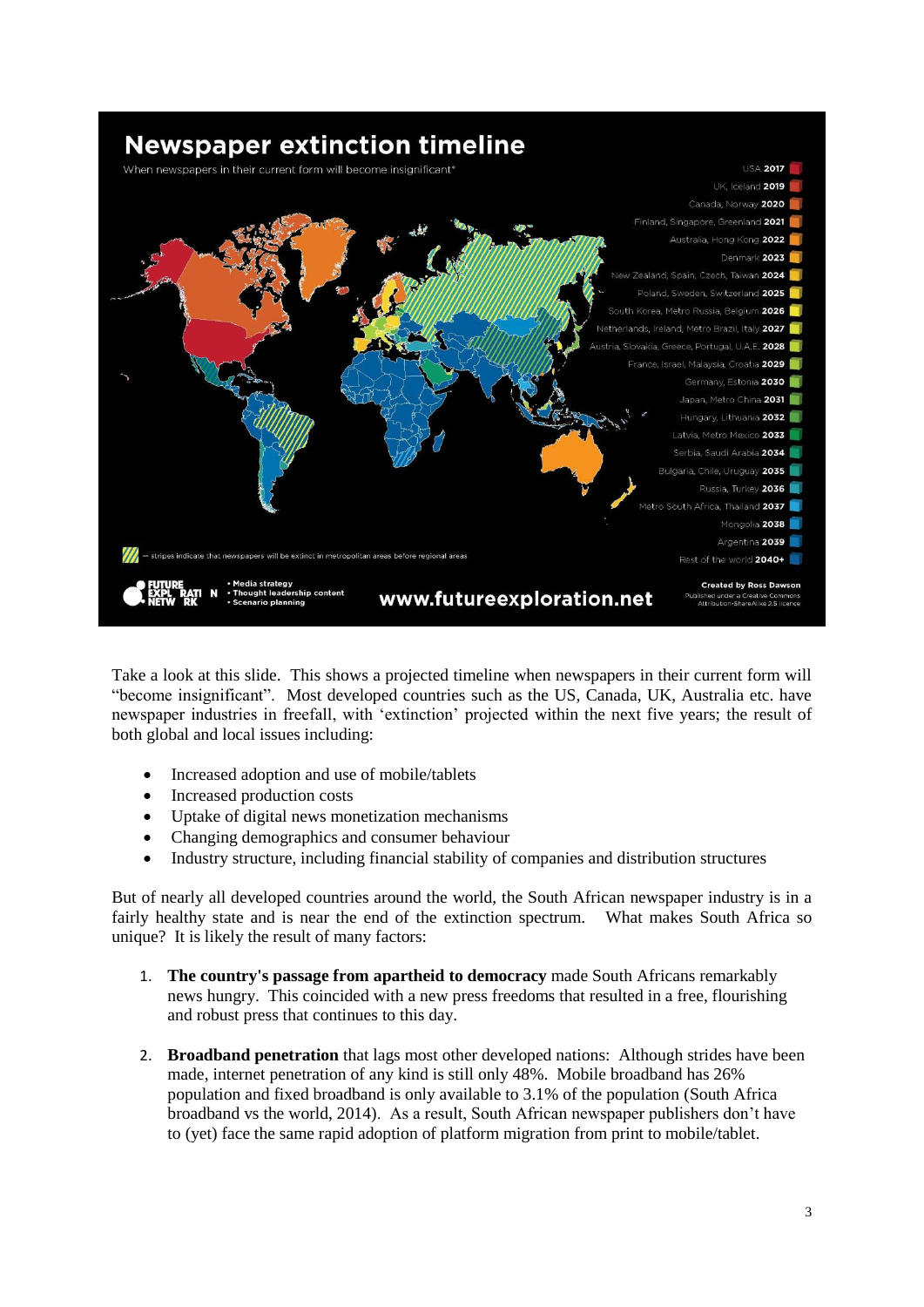- 3. **Adoption of "Best Practices":** Most other newspaper publishers around the world have already been forced to address the steep decline of print readership and adopt new technologies, revenue streams and business models to cope. And with each of those comes a steep and expensive learning curve. South African newspaper publishers have the benefit of adopting "best practices" already tried and tested by other publishers, including paywalls, online revenue, archive monetization and balanced print/online publication schedules.
- 4. **Rise of the Tabloid and Subsequent Free Content**: The industry experienced a further growth spurt in 2002 when the country's first tabloid was launched. Aimed at the blue collar worker, the *Daily Sun* filled a gap in the growing market and it wasn't long before it broke through the 1-million reader mark. A decade on, it has more than 5.5-million readers. This stimulated the rise of other tabloids and forced more traditional publishers to consider free content.
- 5. **Competition:** South Africa a relatively large number of newspaper publishers, including Media24, Caxton, Independent, Times Media, TNA and Mail & Guardian. Competition for readers is steep, and this forces publishers to keep costs low, innovate, maintain journalistic standards and pay attention to readership trends; all of which contribute to preserving the overall market for newspapers.
- 6. **Demographics:** the age demographic most likely to read newspapers is generally considered to be 35 or older. Not that it's unusual for the younger generations to read newspapers, but they are more likely to be early adopters of new technology – in this case, mobile technology, apps & broadband that are eroding traditional print publishers' revenue. With nearly 33% of its population aged 35 or older, print newspaper still has a large demographic base.
- 7. **Efficient and low cost distribution networks:** South Africa benefits from an efficient and relatively low-cost print & distribution network – one of the largest expenses associated with newspaper production. By achieving economies of scale, outsourcing printing and an inexpensive labour force for distribution, publishers here are able to achieve roughly the same ARPU (average revenue per user) as similarly developed countries, but at a considerably lower cost.

So while those all look positive for South Africa, make no mistake. There are dark clouds on the horizon. The newspaper industry in South Africa remains relatively strong when compared to other countries around the world, but the industry here is undeniably in a downturn, with little end in sight. The downturn mirrors the trend elsewhere in the world, where the internet has seriously disrupted the industry and free online news has steadily eroded newspaper circulation.

- Print revenues have declined over the past five years: from a 40% share in 2007 to 22% in 2014. What does this mean: the industry in in an undeniable downtourn
- The Zuma government is aiming for increased broadband speeds in the coming 5 years. What does this mean: a greater online presence, greater broadband adoption and use, a shift away from paper-based products. Internet will increasingly become the portal through which we view all our news.
- Almost every print title has had an on-line presence for years and are developing advanced paywall strategies. What does this mean: if done right, it can stimulate printed newspaper circulation via bundles. If done wrong, it can alienate your readership and result in rapid migration to competitors (see Australian Financial Review). This is particularly problematic for South Africa, where there is so much competition.
- Once tablets and smartphones increase penetration into the lower markets, publishers of all kinds will what the point is of carrying on with paper and ink.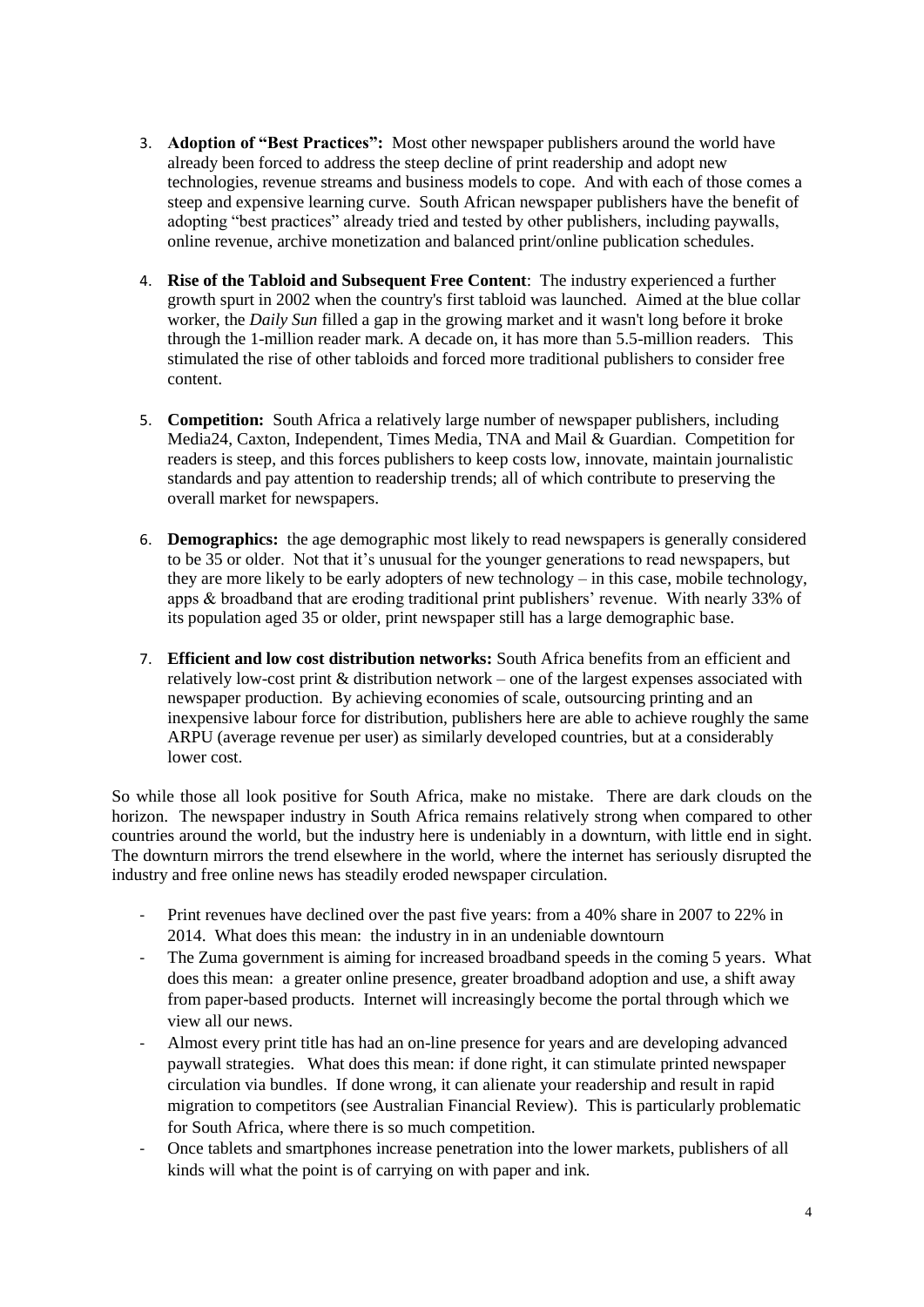What will the future look like?

- News will start with mobile
- Overall increase in output
- Video and multimedia will play a more important part of the story
- A cacophony of Digital Noise with the editorial voice lost
- Web 2.0 Social Media User involvement, user generated value
- Citizen Journalism
- Corporate Journalism
- Hyper-local capture unique local strength
- Advertising integrated everywhere
- News is instantaneous end user expectation
- Quality of news content will vary widely.
- New sources of news will continue to emerge verticals, topical.
- Emergence of analytic tools: Data & text mining, Visualization, Sentiment Analysis, Relational and Geographic Analysis, Timelines

#### **Some Key statistics**:

- In 2014, there are 28 daily and 41 weekly or weekend major urban newspapers in South Africa, most published in English. There are around 300 regional and community newspapers, most delivered free of charge, as well as a range of general and specialised news websites on a par with the best in the world.
- About 10.5-million South Africans read the urban dailies, with around 17,5-million people or 50% of South Africans over the age of 15 – reading newspapers (South African Advertising Research Foundation's All Media Products Survey (Amps) 2014)

#### **2. An overview of both local and global initiatives to digitize African newspapers**

I don't need to convince anyone here about the value of newspapers. We all know very well – and appreciate- the unique value newspapers bring, whether it's supporting research or preserving history. Many libraries around the country have some newspapers in print, and there are many microfilm collections. But digitization of newspapers? This is an exciting time to be a researcher! After all, being able to do a keyword search on "Cecil Rhodes" or "John Dube" and pull up articles electronically opens doors and leads to discoveries that could never be possible in simply reading print or microfilm. The sheer volume and the sheer authoritativeness and comprehensiveness of research being produced today is exponentially greater than it was even just five years ago.

For many years, China and the AsiaPacific region is… or shall I say, WAS… the "hot" topic. Asian Studies Departments the world over received plenty of funding, and there was considerable research output about China, given its global role as an emerging economy. But as mentioned earlier, interest in Africa is quickly becoming the "HOT" region in global research, and demand for research material from and about Africa is growing. That's what led NewsBank to begin earnest efforts to make South African content available. The problem is, as some of you already know well, is that:

- There isn't much that has been done
- Those that have been done aren't very accessible
- Aside from the CRL's ICON website, there's no centrailsed resource or list showing what has been digitized or what is being digitized
- Digitisation equipment, expertise, facilities and capacity are hard to come by in South Africa

Why is this important? With a relatively small country like South Africa, nobody – whether you're a commercial publisher, national library, public library or academic institution can afford to, or should duplicate efforts. We've therefore undertaken an initiative to try and catalogue the existing, in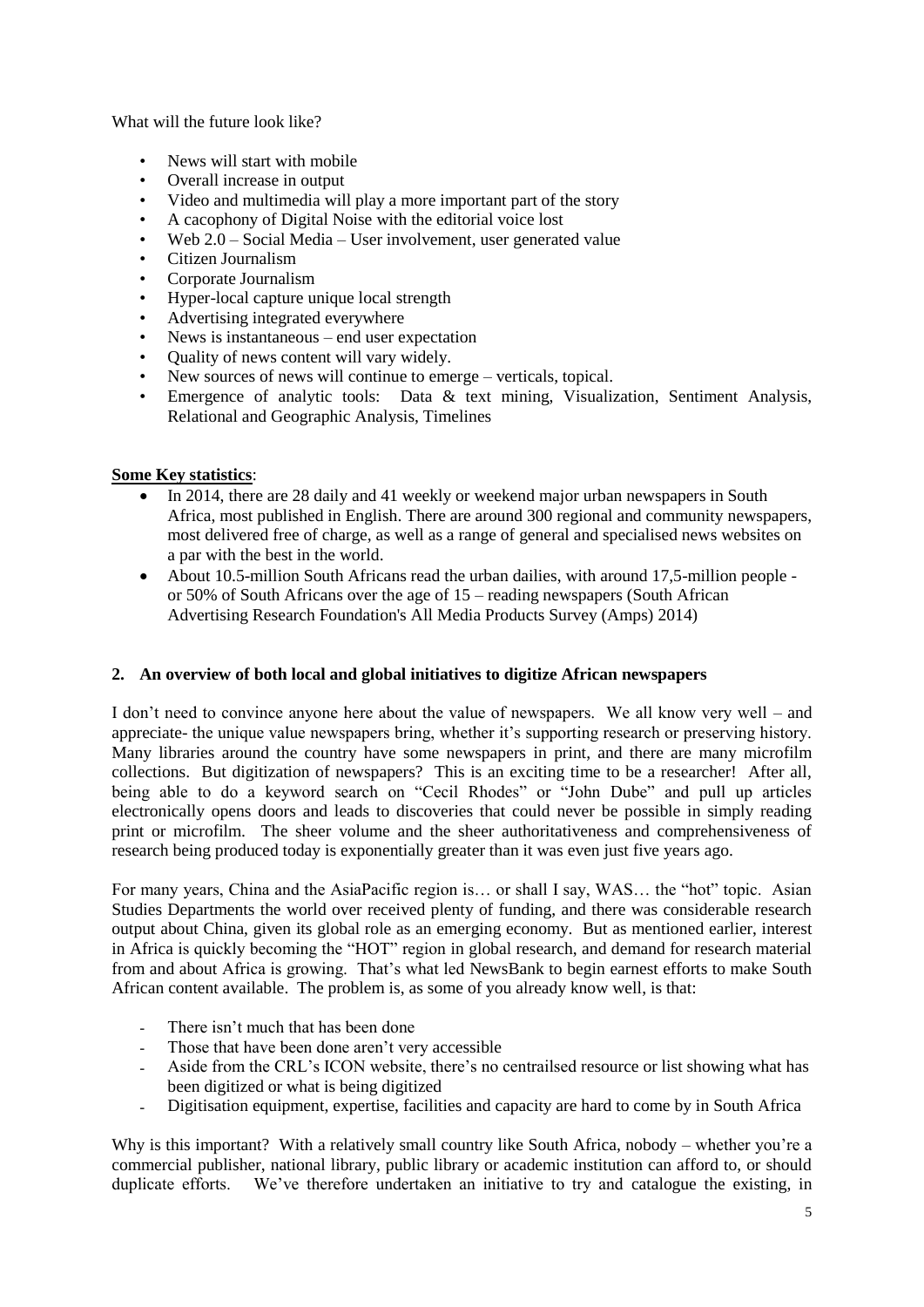progress and planned South African digitized newspapers, so that the community is aware of what is available and what is being done and by whom. This list is freely available to any institution that would like it, and should hopefully help in libraries' planning processes. This list, however, is not complete and is solely dependent on the participation and input from the libraries and entities who want to share this information

I cannot say with certainty what other institutions intend on doing. I can only speak to NewsBank's efforts, and to state that our aim is to continue to build out our collection of historical African newspapers. Already the largest repository of South African newspapers, the [South African News](http://www.newsbank.com/libraries/colleges-universities/solutions/international-regions/south-african-news-archive)  [Archive](http://www.newsbank.com/libraries/colleges-universities/solutions/international-regions/south-african-news-archive) will be the platform for our future newspaper digitization efforts, including a new series of the World Newspaper Archive being done in conjunction with the CRL. This new series will hopefully include more than 50 of some of South Africa's best-known titles today, including *Cape Argus, Cape Times, Port Elizabeth Telegraph, The Star,* and *Pretoria News.*

#### **3. Some of the unique challenges of making both historical and current news content from Sub-Saharan Africa available for research, using the** *Rand Daily Mail* **as a case study**

So why hasn't more been done? There are a lot of reasons, which I'll address in a moment. But let me

frame that answer around a case study involving the *Rand Daily Mail.* Those of you that are South African undoubtedly are familiar with the *Rand Daily Mail*. From its early beginnings in 1902, the *Rand Daily Mail* was known for its controversial yet surprisingly courageous journalism. Despite significant pressure from the conservative government, its writers openly addressed issues that white readers knew little about: In 1960, Benjamin Pogrund covered the Sharpeville massacre; in 1976, Helen Zille uncovered Steve Biko's murder; in 1978, Mervyn Rees and Chris



Day broke the news about the apartheid state trying to influence opinion, an expose that sparked the "Muldergate information scandal".

*Rand Daily Mail* continued to be popular among more progressive readers until—after adopting an outspoken anti-apartheid stance amidst a massive clampdown by security forces—it was controversially closed in 1985. But the *Rand* remains one of South Africa's most important historical newspaper titles and is an essential resource for researching and understanding the apartheid history. I'm pleased to report that as of late last year, NewsBank and Times Media entered into a partnership to digitize the entire archive from 1902 until 1895. But there were, and still are, considerable challenges in getting this important newspaper digitised – challenges we hadn't faced anywhere else in the world. So to address the question of '*why hasn't more been done?*', the next part of my paper touches on some of the unique challenges of making a digital newspaper archive from Sub-Saharan Africa available for research, using the *Rand Daily Mail* as a case study.

My colleague Michelle Leon talked about Times Media's digitization of the *Sunday Times*. And whereas I can't speak about Times' financial investment or plans to recoup those costs, it was nonetheless a very expensive undertaking. NewsBank and Times Media first started discussing the possibility of a joint digitization project back in 2011. And we both knew of and appreciated the paper's value and scholarly need, but we knew that it would be a difficult project for many reasons.

**A National Treasure**: The ideal situation would be for a local, South African entity to digitize and make this title available. The decision to work with a commercial vendor – and a foreign one at that – was not one taken lightly. The sheer size and scope of the collection meant that digitisation costs alone would exceed US\$1million. This was, and likely remains, a substantial investment that Times Media couldn't undertake themselves. Nor could an academic institution or a public library. So until and unless some kind of funding comes from some source, in all reality, the only practical and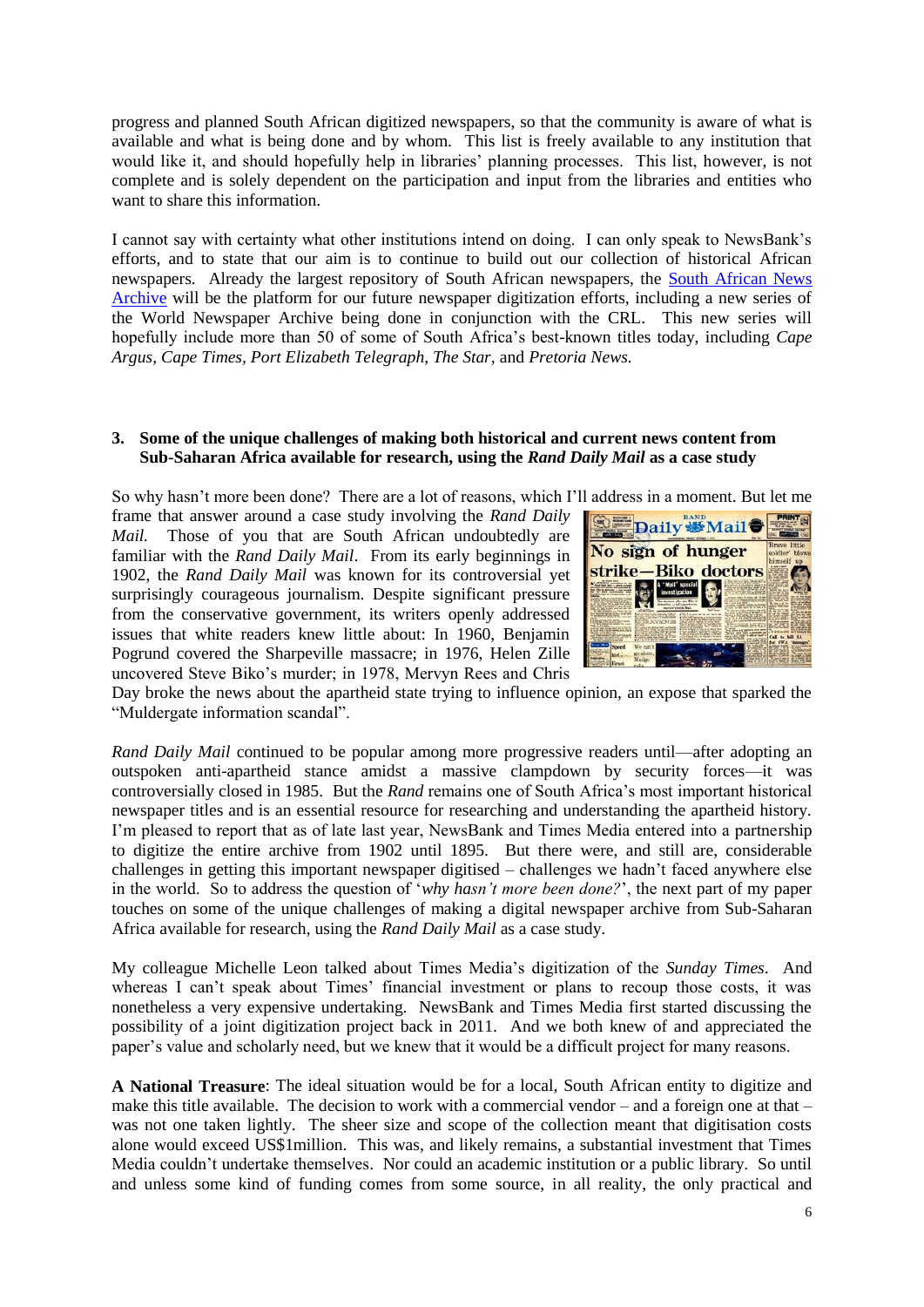economical way to accomplish this was for a commercial publisher to make the investment in digitizing the paper.

**Lack of an adequate digitisation facility in South Africa**: As Michelle cited earlier, Coloradobased Olive was chosen to digitize the *Sunday Times* because South Africa lacks an adequate digitisation facility locally. Although there are some private and public digitisation facilities here, many I've spoken with feel that the local entities do not have capabilities nor processes robust enough for fragile historical texts.

It's easy enough to scan an image. But the value that digitised collections bring to research comes primarily in the ability to search and retrieve the content. Critically important is the quality of the optical character recognition software (OCR), the search interface and the search and retrieval platform. Off the shelf OCR programs are fine for most current text. But historical texts- especially newspapers - present unique challenges:

- Poor quality images from microfilm, faded newsprint, or other broken text means those words likely won't be captured by OCR.
- Unusual or large broadsheet sizes
- "Smart Indexing" is a manual process whereby editors or indexers link various spelling variants of translated names, words or events to aid in discovery. For example, Mommar Gadaffi, Mao Zhe Dong etc. If someone searches "Mao Tse Tsung", they likely won't find results where his name is listed as "Mao Zhe Dong". Similarly, would a search of "Nelson Mandela" return a result set listed as "Madiba"? Automated technology in this area is improving, but is still very nascent.
- Older spelling variants: the old British practice of using the letter " $f$ " in place of "s" (i.e. "neceffary" = "necessary") means that a researcher would need to know, and type into a search box the old variant of the word to get the result.
- When dealing with damaged paper, poor quality images from microfilm, or even old or different spellings of words OCR and search engines won't decipher them. And if those words are not searchable, they're as good as lost. "Contextual Retrieval" is a process whereby the surrounding words are automatically analysed to determine context. So that if a faded word is scanned and otherwise wouldn't be read by OCR, it could be determined by analyzing the surrounding text.

I can't address how other companies deal with these issues, but at NewsBank, we use special proprietary smart-indexing and contextual retrieval software, filters and a growing controlled vocabulary and thesaurus for handling transliterated text.

**Risk of sending master files abroad**: whether paper or microfilm, the risk of sending in some cases, the only surviving copy is a significant concern. Do you want to entrust your history to FedEx?

**Recouping the expense:** this is the single, largest hurdle with newspaper digitisation. Unless you are a public library and can get a public or private grant, how does one pay for such an expensive undertaking? Let's look at the economics of digitisation, again, using the *Rand Daily Mail* as a case study:

In this scenario, we are a commercial publisher who recognizes the need and scholarly value of having the *Rand Daily Mail* in digital format. We will incur the costs to digitize it, and hope to recoup those costs by selling the collection as an archive in South Africa and where possible, elsewhere around the world. Our market is primarily university libraries who will then make the collection available to students and professors to support their research.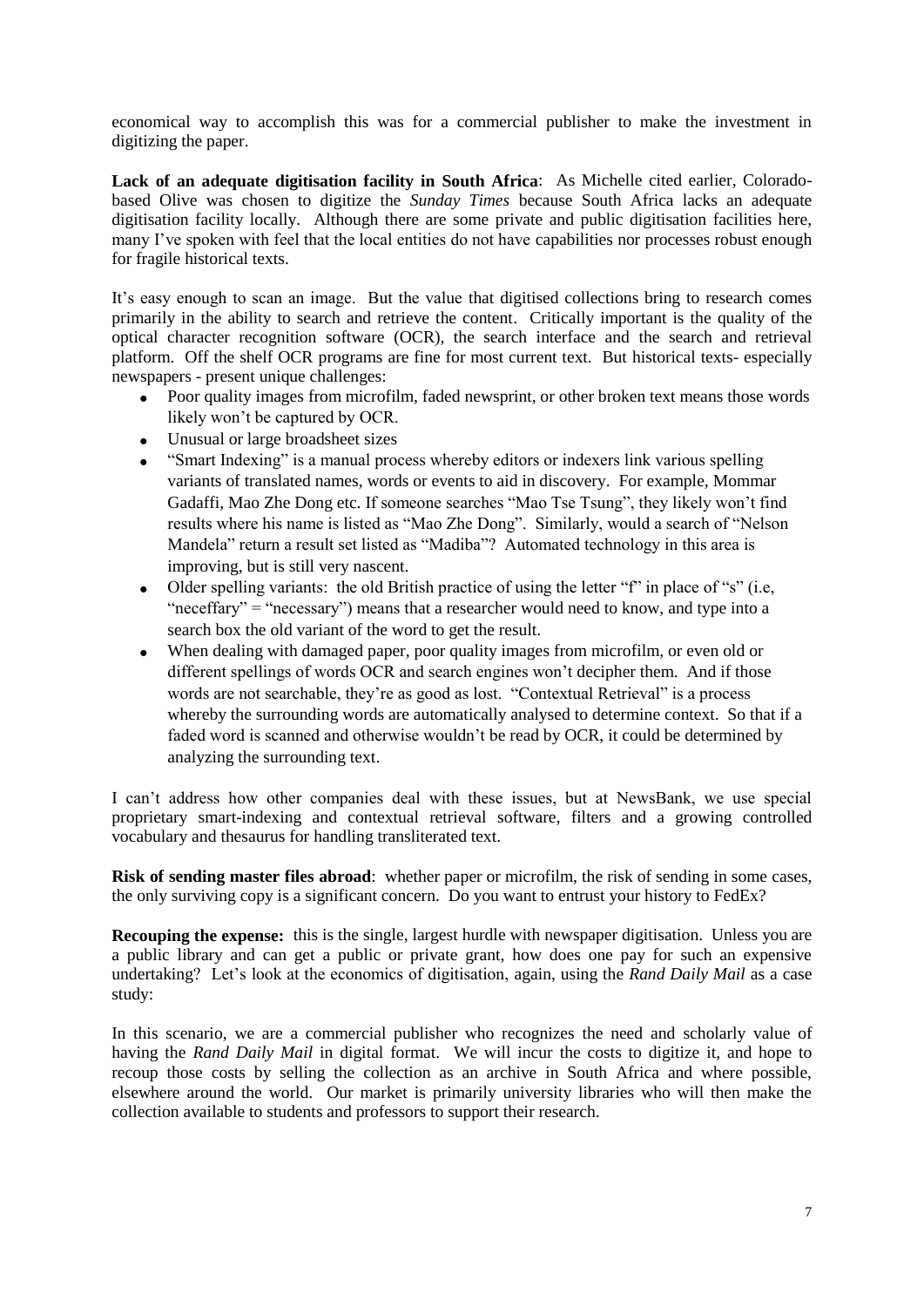COST: Because of the long print run and size of the collection, our digitisation cost will be US\$1.07million. This is archival-quality format (JPG images for web delivery and high-res TIFF for archival preservation), OCR deconstruction and platform hosting

MARKET: Primarily academic institutions in South Africa and perhaps one or two public libraries. There are 25 universities in SA. Five of those are technical universities, and 11 of the remaining 20 are "traditional" universities that usually purchase research collections to support undergraduate and postgraduate programs. Regardless of cost, we could reasonably expect these 11 institutions to at least have an interest in the collection at some point in the future.

Let's look now at the economics, and the math is simple. The digitisation cost is US\$1.07 million. If we assume a perfect scenario and assume all 13 institutions would acquire it, the cost per institution would be US\$82,307. *And that is only to breakeven*. If, like most companies do, we wanted to make a profit, which we could then reinvest for future digisation efforts, the cost would need to be more than that.

I don't know how many South African academic librarians we have in the audience today, but I'm sure most would tell you that is a very significant figure for most library acquisition budgets; made even more so by the recent steep decline of the Rand and last year's imposition of a 13% VAT on electronic library resources.

As a result, the only way to make such a project feasible is to supplement the South African market with sales internationally: we would need the Harvards, the Oxfords, the Cambridges, the University of Melbournes around the world who may have a similar appreciation and interest in the value of *Rand Daily Mail* for their own African Studies Departments and be able to purchase it. It is only on the strength and breadth of the international opportunities that we are able to get the costs for South African institutions to hopefully afford someday.

What's the bottom line?

- Even for titles with the most appeal and value, the South African market just isn't big enough to support commercial broad newspaper digitization efforts. Supplemental sales would need to come from international sources to breakeven.
- Smaller titles of lesser value and thus, smaller market size-likely are not possible. At least not from commercial sources. They would need to be paid for and made available by universities (who limit access to their students and staff only) or public libraries.
- The current state of local digitisation initiatives in SA don't engender much optimism that more will be forthcoming anytime soon.

### **4. With a small, underfunded market, how can this news become more widely available for research across South Africa?**

Sometimes being small can have its advantages. Despite some of the challenges addressed here, there are ways that the research community in South Africa can maximize the opportunities for acquiring new newspaper collections and work together to create new ones.

- At the public level, encourage and support local digitisation efforts by the National Library and public libraries
- At the academic level, share content amongst academic libraries
- At the commercial level, join or form consortia to maximize purchasing power for commercial collections.

It is my hope that investment by the government will continue to support public library digitisation efforts that will help foster an understanding of South Africa's fascinating and rich historical record.